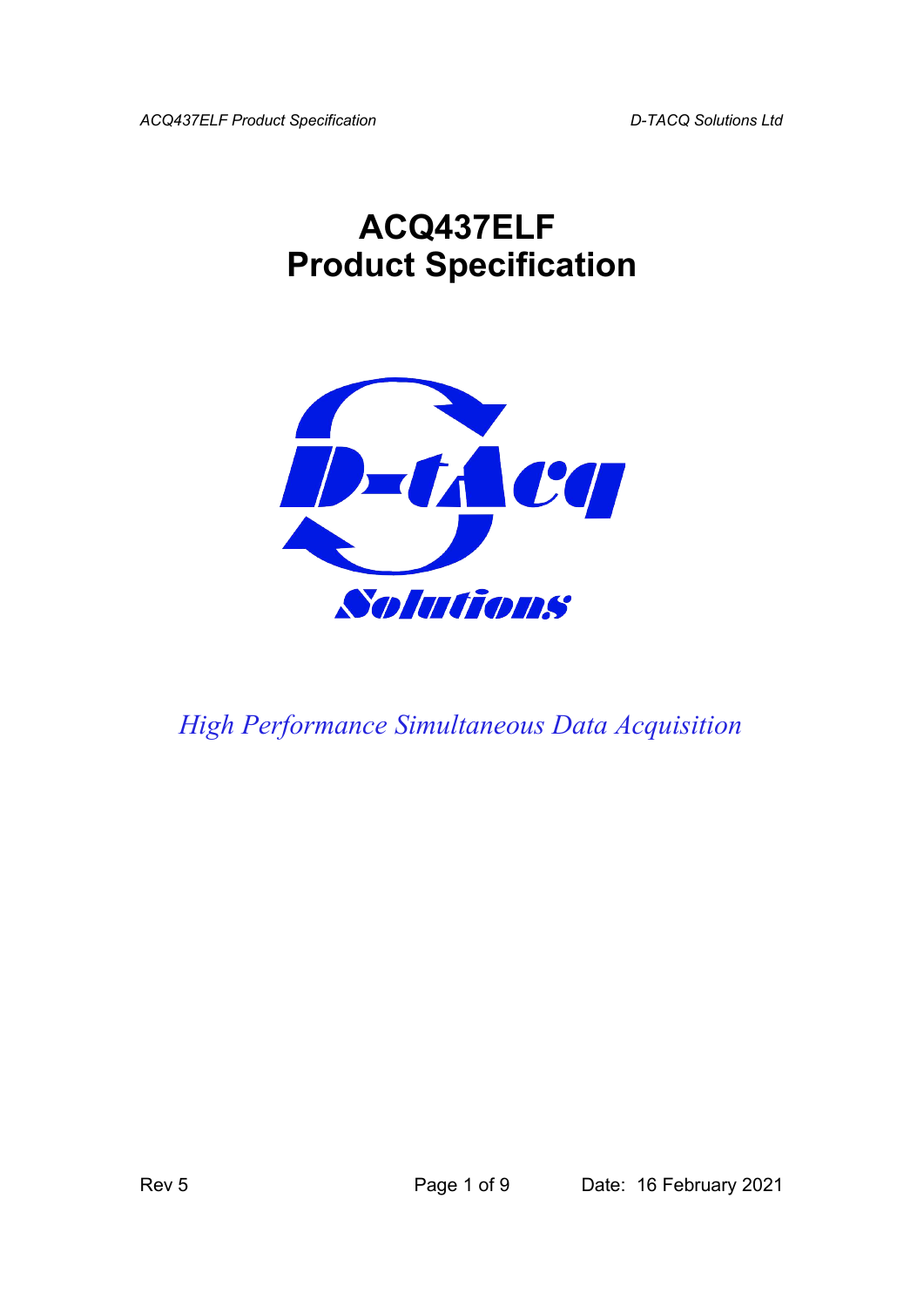## **Table of Contents**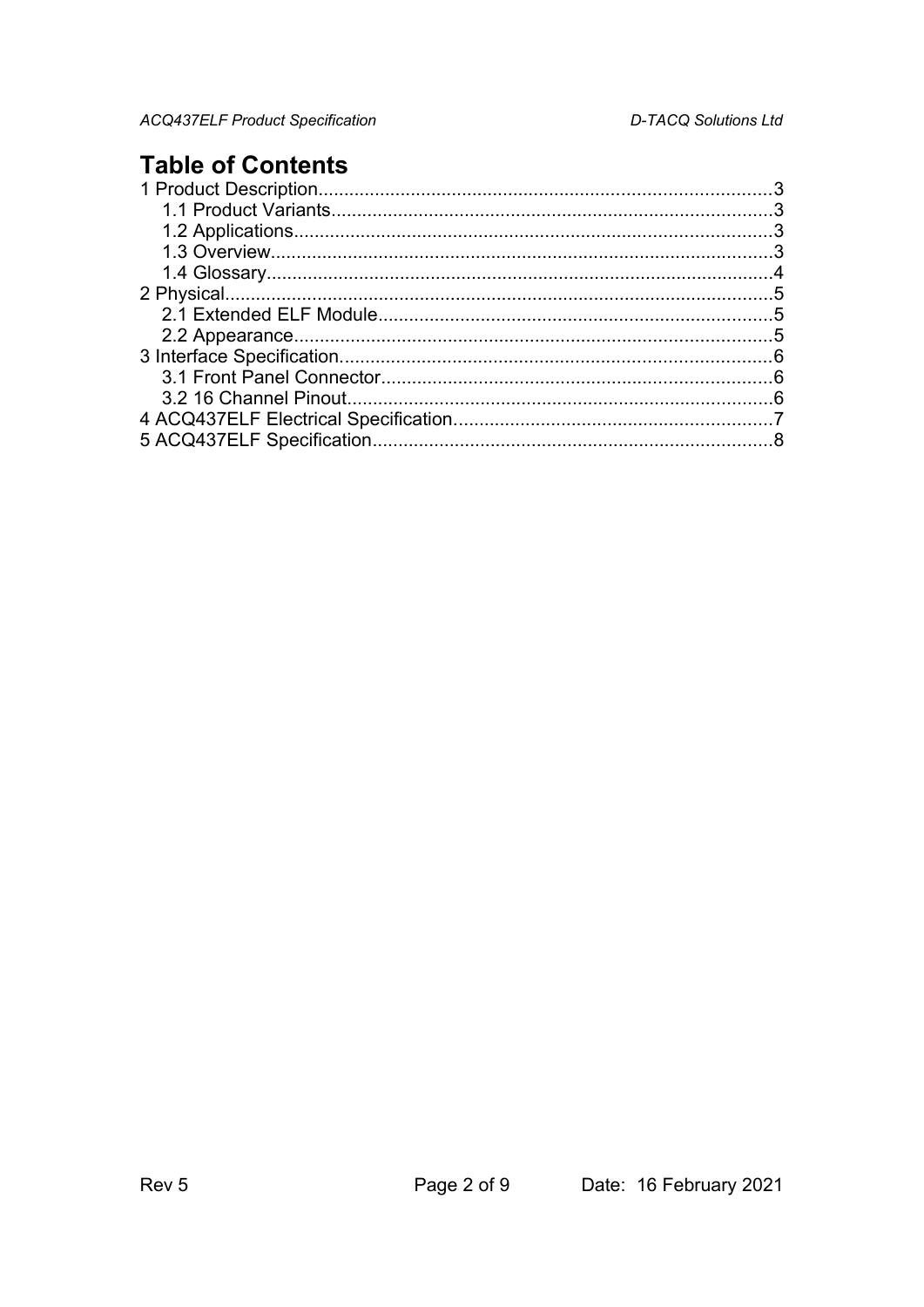## 1 Product Description

- 1. *ACQ437ELF* is a 16 channel, 24 bit simultaneous analog input module with variable gain per channel.
- 2. Standard configuration : 16 channels, 128kSPS/channel.
- 3. Extended module with *ELF* connector and *ELF* front panel.
- 4. 2-wire Differential inputs, high quality differential amplifier front end with switched input voltage ranges.

### *1.1 Product Variants*

- *ACQ437ELF* : 24 bit resolution, 128kSPS/channel, 16 channels, 4 ranges  $\pm 1V$ ,  $\pm 2V$ ,  $\pm 5V$ ,  $\pm 10V$ x1,x2,x5,x10 Gain Ranges
- *ACQ437ELF-HG* : 24 bit resolution, 128kSPS/channel, High Gain 16 channels, 4 ranges  $\pm 0.01V$ ,  $\pm 0.1V$ ,  $\pm 1V$ ,  $\pm 10V$ x1,x10,x100,x1000 Gain Ranges

### *1.2 Applications*

- Instrumentation applications, control and monitoring.
- Wind tunnel turbulence modelling.
- Acoustic and seismic applications.

#### *1.3 Overview*

The *ELF* module standard, based on the same front panel and connector footprint at *FMC*, adds user IO to carrier modules fitted with *FPGA* resource. D-TACQ recommends modules based on the *Xilinx* ZYNQ system on chip, combining *FPGA* resource with a dual-core ARM Cortex A9 and gigabit Ethernet. Compatible modules include

- D-TACQ *ACQ1001* : D-TACQ single site *ELF* carrier, Z7020
- D-TACQ *ACQ1002* : D-TACQ dual site *ELF* carrier, Z7020
- D-TACQ *ACQ2106* : D-TACQ 6 site *ELF* carrier, Z7030

D-TACQ supplies a complete working "DAQ Appliance including programmable logic and microprocessor system running Linux.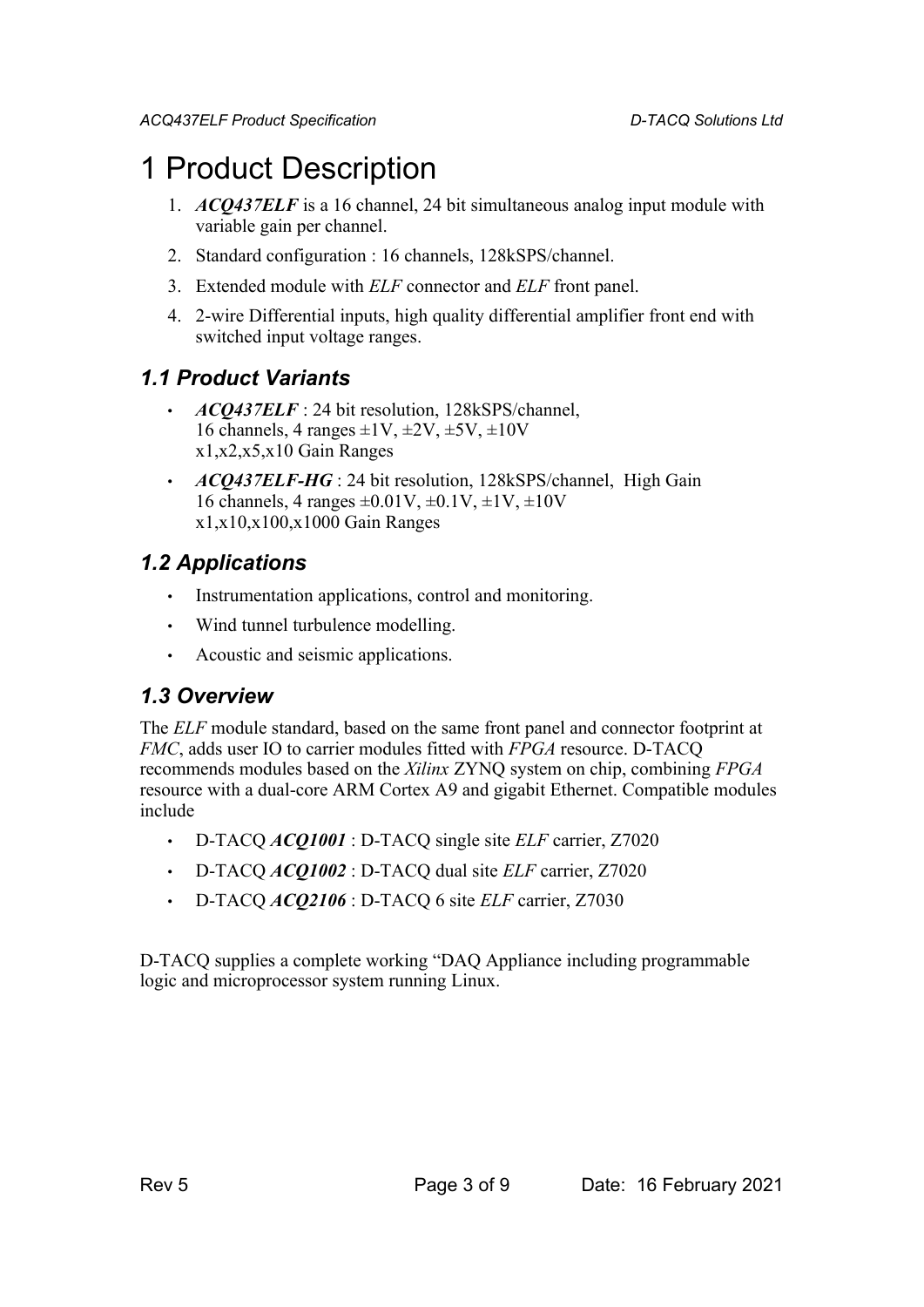### *1.4 Glossary*

- FMC: [VITA57 FPGA Mezzanine Card.](http://www.vita.com/fmc.html)
- ELF: D-TACQ extension to FMC, elongated card with provision for dedicated analog power supply rails.
- • [Xilinx ZYNQ Soc](http://www.xilinx.com/products/silicon-devices/soc/zynq-7000/index.htm)
- LPC : FMC Low pin count wiring standard.
- ULPC: FMC/ELF Ultra low pin count (D-TACQ).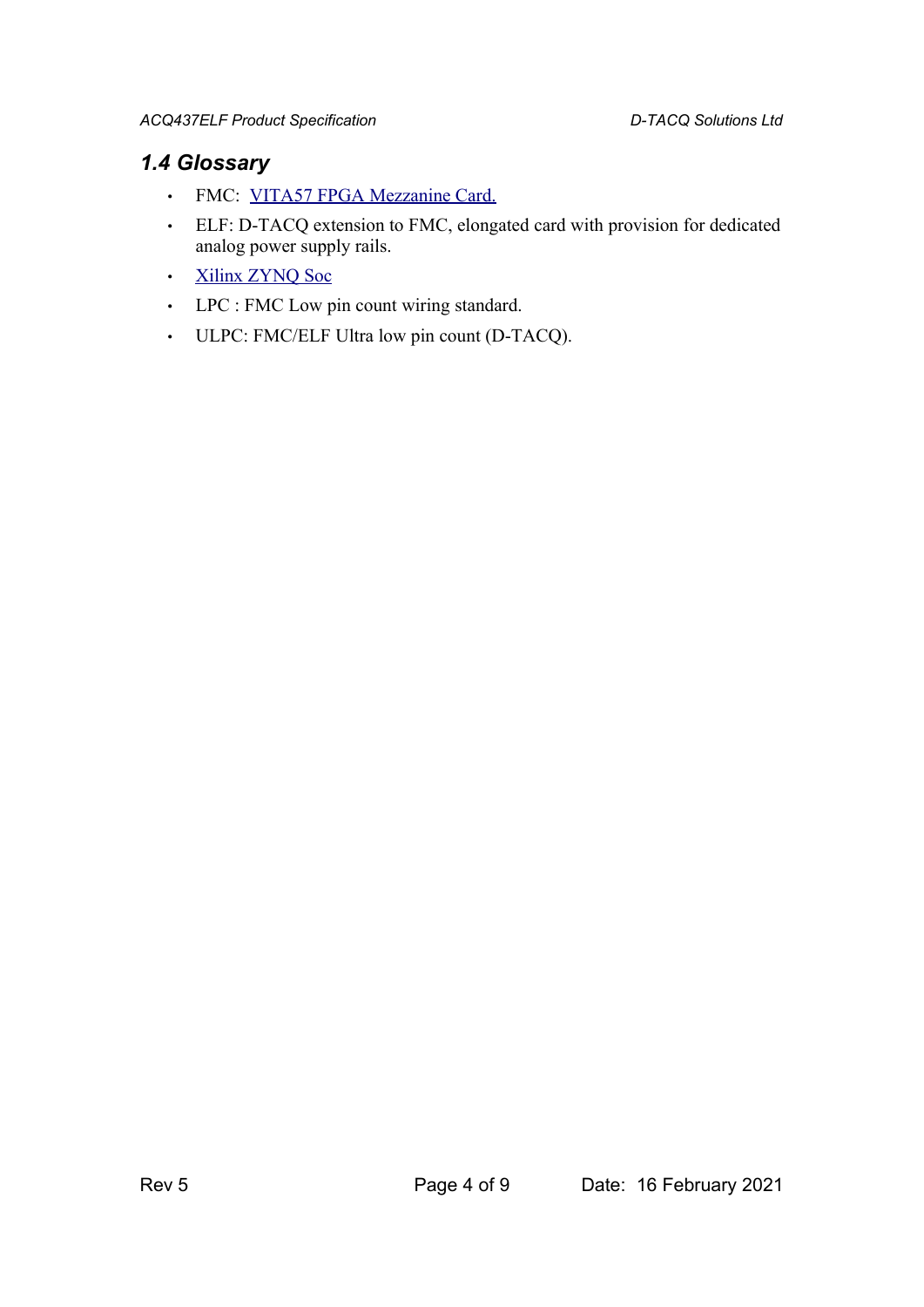*ACQ437ELF Product Specification D-TACQ Solutions Ltd*

## 2 Physical



## *2.2 Appearance*

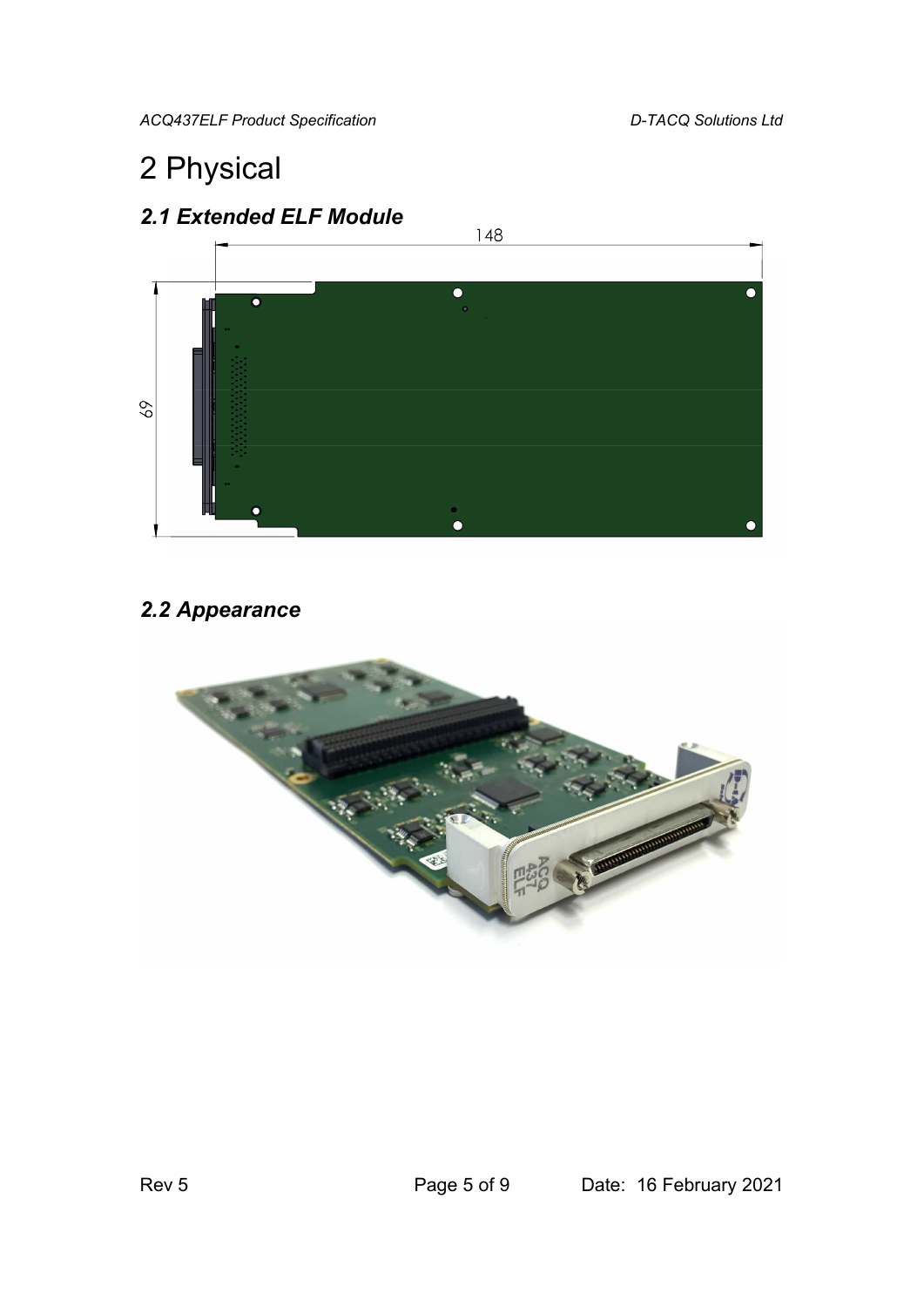## 3 Interface Specification.

### *3.1 Front Panel Connector*

- 68 Pin VHDCI
- Pinout compatible with D-TACQ BNCPANEL-S2, SMAPANEL-S2, LEMOPANEL-S2, PTBPANEL-S2, BNCPANEL-16.

### *3.2 16 Channel Pinout*

| Pin No.        | Signal          | Pin No.         | Signal        |
|----------------|-----------------|-----------------|---------------|
| 1              | 0V              | 35              | 0V            |
| $\overline{2}$ | 0V              | 36              | 0V            |
| $\overline{3}$ | Analog In $1+$  | 37              | Analog In 1-  |
| $\overline{4}$ | 0V              | 38              | 0V            |
| $\overline{5}$ | Analog In 2+    | 39              | Analog In 2-  |
| $\overline{6}$ | 0V              | 40              | 0V            |
| $\overline{7}$ | Analog In $3+$  | 41              | Analog In 3-  |
| $\overline{8}$ | 0V              | 42              | 0V            |
| $\overline{9}$ | Analog In 4+    | 43              | Analog In 4-  |
| 10             | 0V              | 44              | 0V            |
| 11             | Analog In 5+    | $\overline{45}$ | Analog In 5-  |
| 12             | 0V              | 46              | 0V            |
| 13             | Analog In 6+    | 47              | Analog In 6-  |
| 14             | 0V              | $\overline{48}$ | 0V            |
| 15             | Analog In 7+    | 49              | Analog In 7-  |
| 16             | 0V              | 50              | 0V            |
| 17             | Analog In $8+$  | $\overline{51}$ | Analog In 8-  |
| 18             | 0V              | 52              | 0V            |
| 19             | Analog In 9+    | 53              | Analog In 9-  |
| 20             | 0V              | 54              | 0V            |
| 21             | Analog In $10+$ | $\overline{55}$ | Analog In 10- |
| 22             | 0V              | 56              | 0V            |
| 23             | Analog In $11+$ | $\overline{57}$ | Analog In 11- |
| 24             | 0V              | $\overline{58}$ | 0V            |
| 25             | Analog In 12+   | 59              | Analog In 12- |
| 26             | 0V              | 60              | 0V            |
| 27             | Analog In $13+$ | 61              | Analog In 13- |
| 28             | 0V              | 62              | 0V            |
| 29             | Analog In 14+   | 63              | Analog In 14- |
| 30             | 0V              | 64              | 0V            |
| 31             | Analog In 15+   | $\overline{65}$ | Analog In 15- |
| 32             | 0V              | 66              | 0V            |
| 33             | Analog In 16+   | 67              | Analog In 16- |
| 34             | 0V              | 68              | 0V            |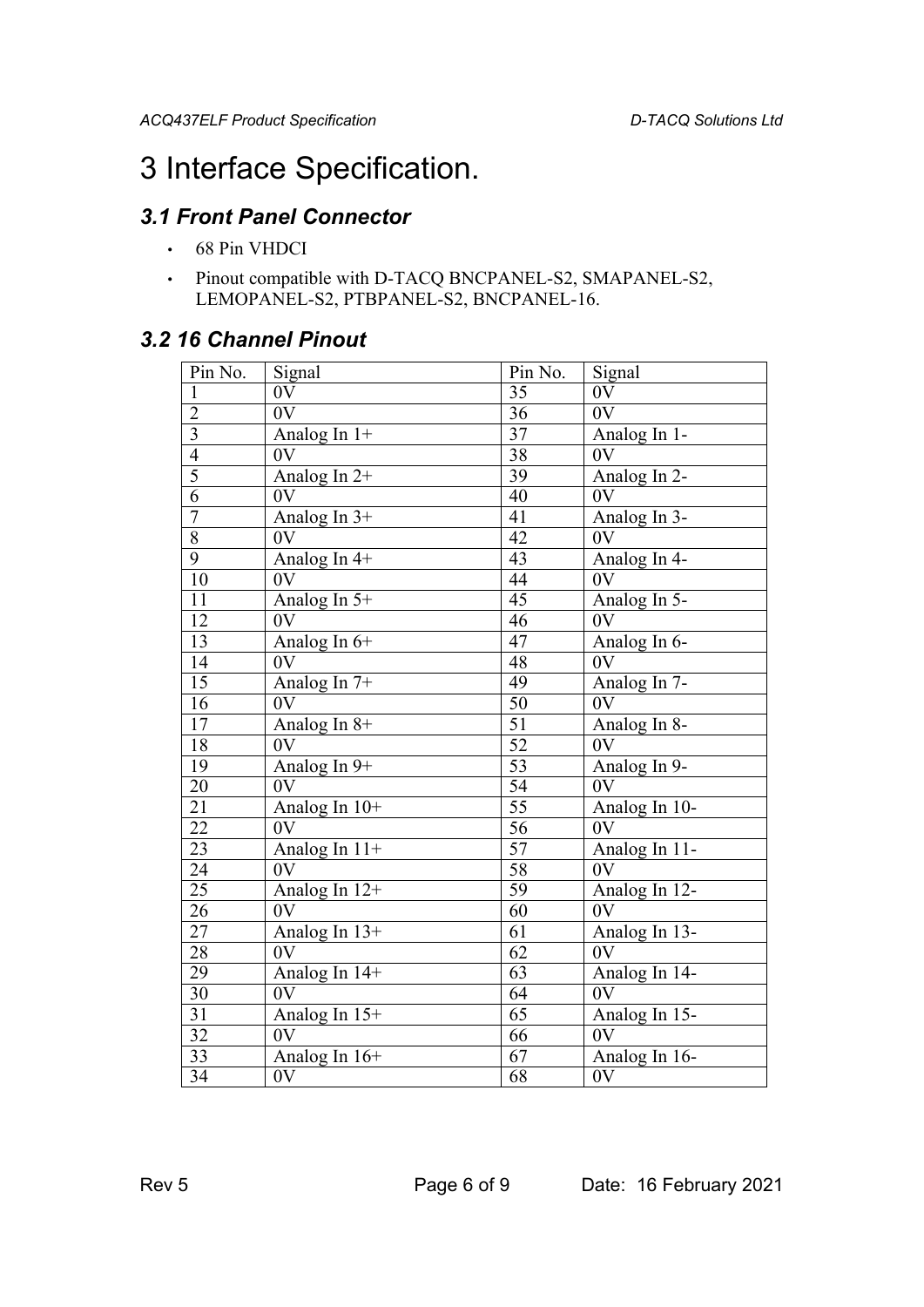## 4 ACQ437ELF Electrical Specification.

| #                 | Parameter                                                                            | Value                                                                                   |  |
|-------------------|--------------------------------------------------------------------------------------|-----------------------------------------------------------------------------------------|--|
| $\mathbf{1}$      | Number of Channels                                                                   | 16                                                                                      |  |
| 2                 | Sample Rate<br>High Speed Mode<br>High Resolution Mode                               | Per channel simultaneous<br>$128$ kHz<br>52 kHz                                         |  |
| 3                 | Resolution                                                                           | 24 bits                                                                                 |  |
| 4                 | Coupling                                                                             | DC, Differential Input                                                                  |  |
| 5                 | Input Impedance                                                                      | $1 \text{M}\Omega$                                                                      |  |
| 6                 | Standard Input Voltage<br>Range                                                      | $\pm 1$ V, $\pm 2$ V, $\pm 5$ V, $\pm 10$ V                                             |  |
|                   | High Gain Input Voltage<br>Range                                                     | $\pm 0.01V$ , $\pm 0.1V$ , $\pm 1V$ , $\pm 10V$                                         |  |
| 7                 | Input Voltage Withstand                                                              | ±30V Standard Version                                                                   |  |
|                   |                                                                                      | ±20V HG Version                                                                         |  |
| 8                 | Offset Error                                                                         | 0.01% FS with numerical<br>calibration                                                  |  |
| 9                 | Gain Error                                                                           | 0.01% FS with numerical<br>calibration                                                  |  |
| 10                | INL                                                                                  | ±0.002% FS                                                                              |  |
| 11                | CMRR Standard Version                                                                | $>100dB$ FS @ 60 Hz (Typical)<br>>80dB FS @ 50 kHz                                      |  |
|                   | HG Version ±10V Range                                                                | $>100dB$ FS @ 60 Hz (Typical)<br>>80dB FS @ 20 kHz                                      |  |
|                   | HG Version ±0.01V Range                                                              | $>120dB$ FS @ 60 Hz (Typical)<br>>100dB FS @ 20 kHz                                     |  |
| $12 \overline{ }$ | THD                                                                                  | $-106$ dB <sup>1</sup>                                                                  |  |
| 13                | SFDR                                                                                 | $107 \text{ d} \text{B} \text{c}^1$                                                     |  |
| 14                | SNR                                                                                  |                                                                                         |  |
|                   | Standard Version<br>Gain $1 + 10V$<br>Gain 2 ±5V<br>Gain $5 + 2V$<br>Gain 10 ±1V     | 108 dB <sup>1</sup><br>107 dB <sup>2</sup><br>105 dB <sup>2</sup><br>$102 \text{ dB}^2$ |  |
|                   | HG Version<br>Gain 1<br>±10V<br>Gain 10<br>±1V<br>Gain 100 ±0.1V<br>Gain 1000 ±0.01V | 108 dB <sup>1</sup><br>106 dB <sup>2</sup><br>98 $dB^2$<br>$79$ dB <sup>2</sup>         |  |
| 15                | Analog Input BW full                                                                 | 80kHz all ranges on standard                                                            |  |

Rev 5 **Page 7 of 9** Date: 16 February 2021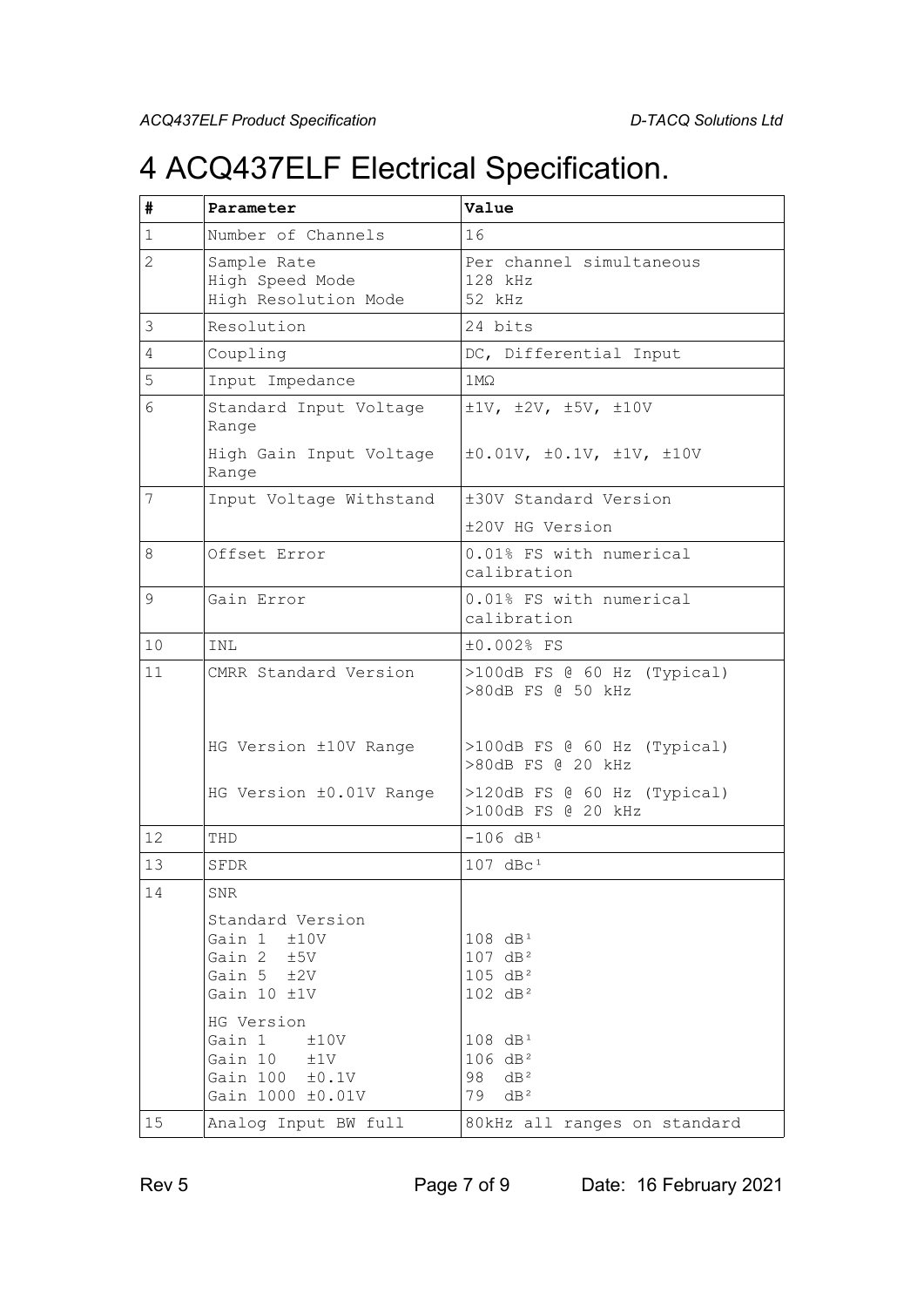#### *ACQ437ELF Product Specification D-TACQ Solutions Ltd*

|    | scale                     | input range                                                        |
|----|---------------------------|--------------------------------------------------------------------|
|    |                           | Limited to 30 kHz on x1000<br>$(\pm 0.01V)$ range on $-HG$ version |
| 16 | Crosstalk                 | <90dB @ 1kHz FS Input                                              |
| 17 | Digital Filter: Pass Band | $ 0.453$ $F$ sample                                                |
|    | Digital Filter:3dB        | 0.490 Fsample                                                      |
|    | Digital Filter: Stop Band | $ 0.547$ Fsample                                                   |
|    | Digital Filter: Attenuate | 95 dB                                                              |
| 19 | Gain range control        | Per channel, software control                                      |

<sup>1</sup> Typical values measured at full scale on ±10V range with a 9.76kHz input

² Projected Typical values with measured gain noise increase